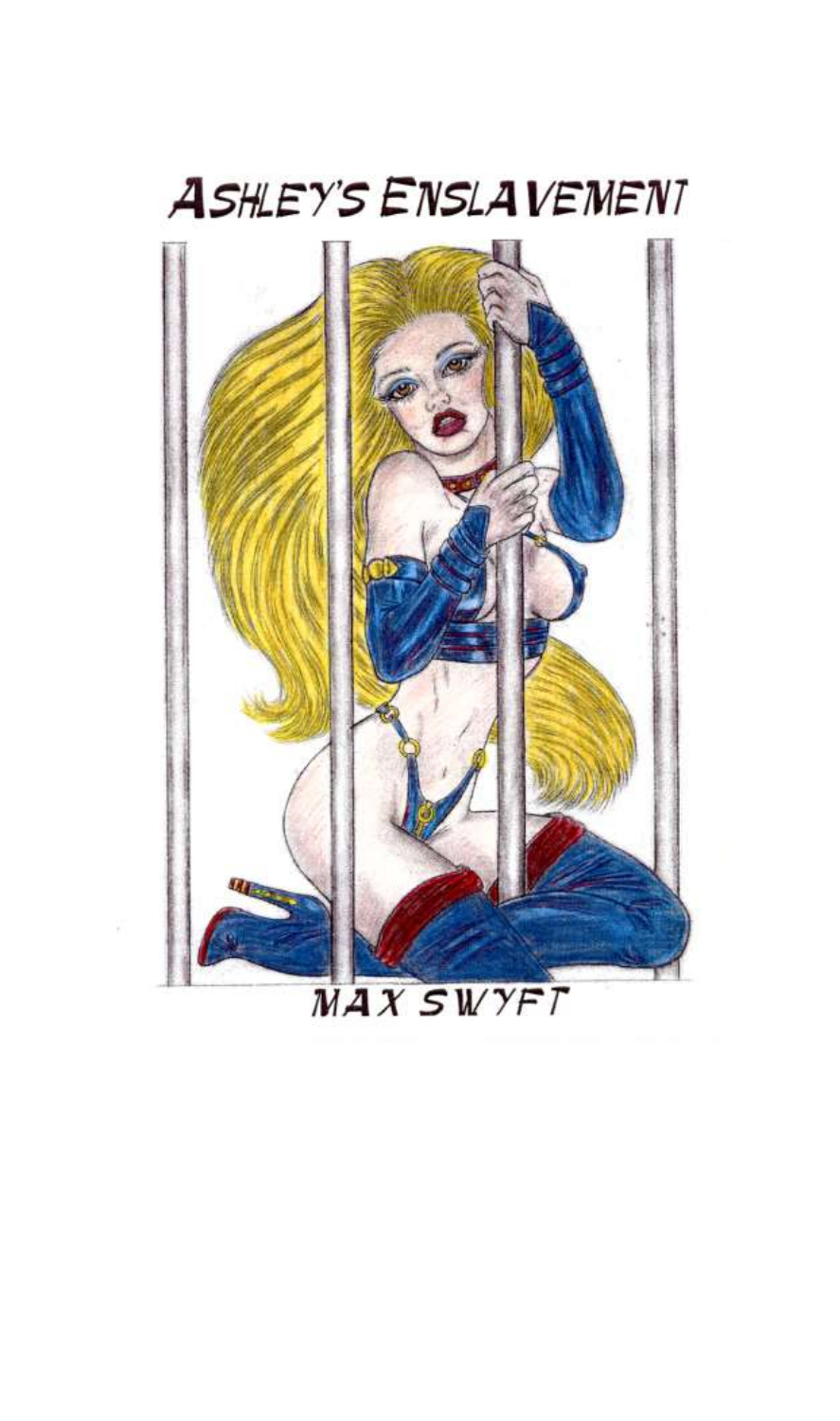## *Ashley's Enslavement* By Max Swyft

Copyright © 2000 By Max Swyft

Illustrations Copyright  $©$  2000 By "Z i z z l e " No part of this book may be reproduced or transmitted in any form or by any means, electronic or mechanical, including photocopy recording, or by any information storage and retrieval system, without permission in writing from the author. All persons and incidents depicted in this book are fictitious. Any resemblance to persons, living or dead, is coincidental and unintentional or intended purely for parody purposes. Printed in the USA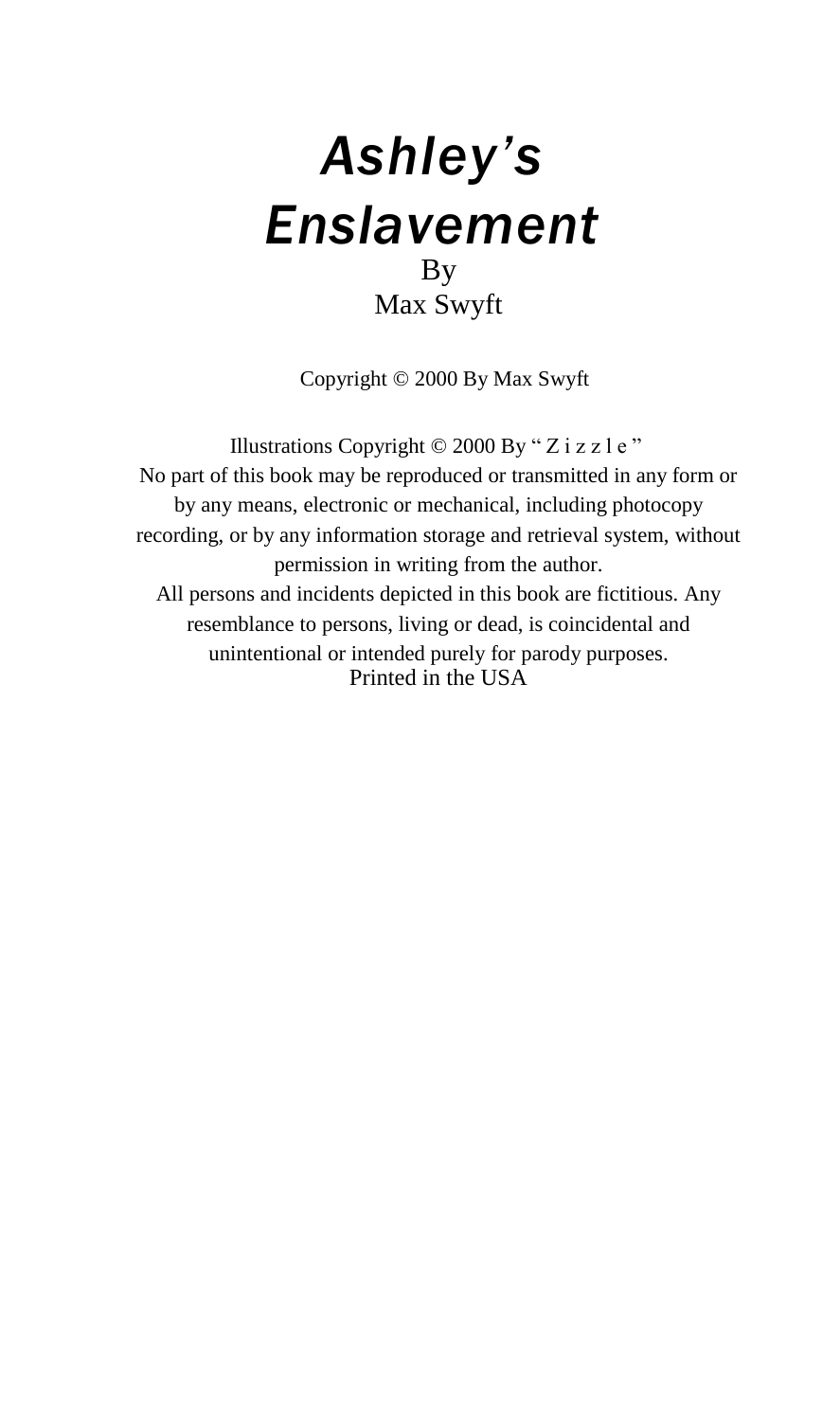# *Ashley's Enslavement*

*"It is said that our im agination is ninety percent of our sexuality. This dark tale com es from the largest organ of the hum an body: the m ind. "*

### *MAX SWYFT* **AUTHORS NOTE**

This is the first in a series of one-book novels about the Cytherea Coterie. Each novel can be read separately as a "Stand Alone" novel. Under the best of circumstances this series might be best understood if it was read in chronological order.

Cyrenaica (pronounced Sir E nak cee Ah), the city on these pages is fictitious. It is situated just west of the Barrows River. However, from the cathedrals of brick and glass in the business district known as *The Canyons* can be seen from its sister city, New York.

Cyrenaica is a thriving metropolis of teeming masses much like the real cities of New York or Chicago or Los Angles. Indeed, there are a few references to the Big Apple contained in this book. In the vast business district of The Canyons is the Cypris Club. It has a nondescript, almost anonymous entrance.

The Cypris Club is home to the Cytherea Coterie, a private and radical feminist organization that believes the world would be much better served if it was ruled by women.

That such organizations exist is a fact. That most of the nineties has brought about the feminization of the male is also a fact. As feminists gain prominence and emerge as leaders of our society men will become subservient to them. It is part of the feminist creed and indisputable. There are countless web sites and scholars that express this *real* male feminization.

It is not the intention of this book to argue the morals of this phenomena in our society, but merely to tell a tale about one such organization and the lives it effects.

This book contains vivid scenes of a sexual nature. If you are offended by fetishistic adult material pass this one up and go to the library. You'll not find this title there...at least not yet.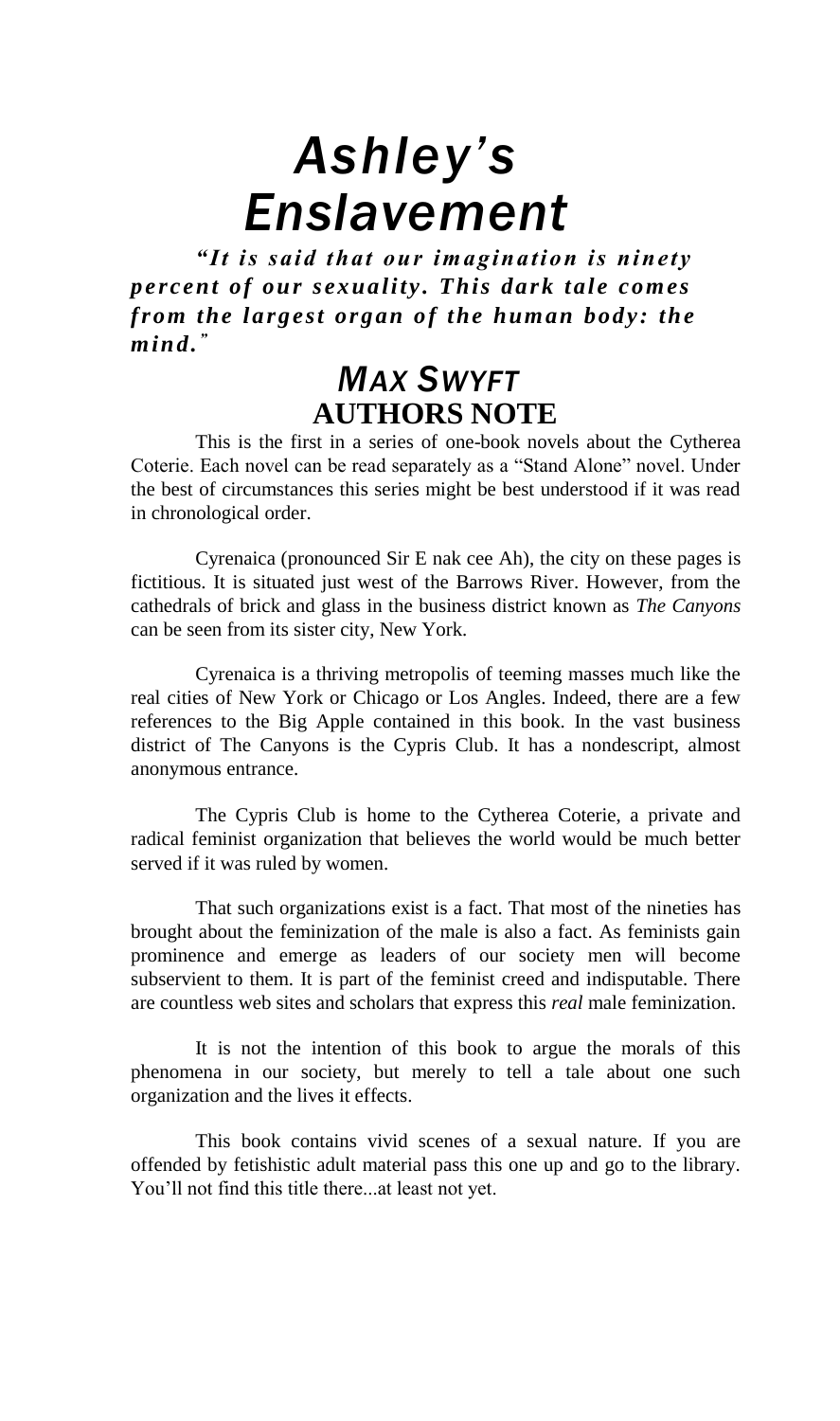#### **CHAPTER ONE**

"Hello."

"Arthur, how are you this afternoon?"

"Fine. I'm glad you called. I wanted to ask you to dinner tonight, Yanamari<sup>"</sup>

"Oh, Arthur. I'd love to but I have a dinner date with an out of town buyer. I've told you about him, I think," said the teasing, husky voice.

"No, I don't want to know," Arthur said into the phone too quickly. He thought about Yana sitting at her desk in her high rise office of The Canyons. On a clear day from her window could be seen the skyscrapers of Manhattan.

"Hmm... I called to thank you for cleaning my apartment this morning. You did clean it, didn't you?"

"Yes, of course. It really wasn't that messy, Yana."

"Well, I won't have time to go home first. Tom's stopping by the offices and we're going straight to that quaint restaurant in the Barrows that's all the rage these days."

"I don't want to know."

"Really, Arthur, you sound annoyed. Don't act so childish, my dear."

"Yanamari, you know how I feel about you..."

"Yes, I know, but I don't see how we can have *that* kind of relationship. Did you change the sheets, pick up my underwear?" "Yes. The place is clean. I ran the sweeper and did some laundry too."

"You're so sweet. You didn't play with my soiled underwear did you?"

"Yanamari!, how could you say such a thing?"

"My sweet little man. Remember, I know practically everything about you. Are you still taking your vitamins?"

"I'm changing. I really am. Yes, I'm still taking the pills, but I don't see where they're helping all that much.

"You are what you are, dear. I love the way you are. Really, I do," said Yanamari. "You look so gaunt. I think the pills will help. Do you know what Saturday is?"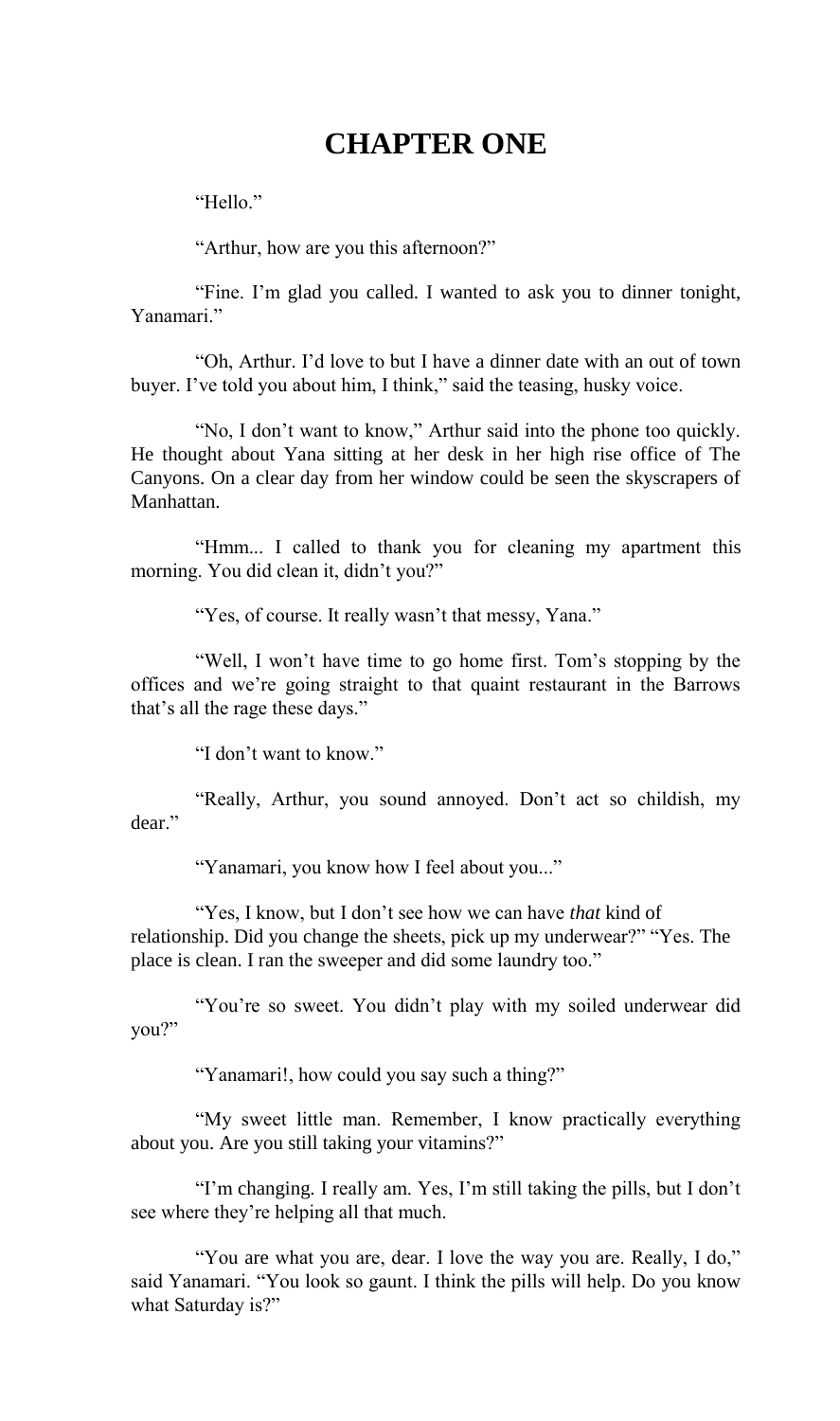"Yes. How could I forget? It's been one year. Somehow it seems longer."

"Yes. I know you miss her. You know, in a way, it was your Mother's tragic death that brought us together."

"Yes. I knew about you. I mean she'd talked about you, about your friendship. I didn't *know* she'd told you all that other stuff."

"Women talk, especially about their loved ones. It's funny that we'd never met until just before her death. Like I said, it was your Mother's death that brought us together. Something was born of that adversity, I mean."

"Yes," said Arthur. "Will you visit her grave site Saturday?"

"Of course, dear. I'll meet you there and we'll do lunch afterward. How's that?"

"Yes, I'd like that. About ten?"

"Yes, dear, ten will be fine. And thanks again for doing my apartment."

Yanamari rung off and Arthur sat in the kitchen looking at the phone. He sighed and hung up—silently cursed her. She didn't have to tell him about her date. She knew how he felt about her, that he was in love with her. How many times had he told her it didn't matter about their age discrepancy? So she was thirty-nine years old. Big deal! She didn't look it. And he couldn't help it that he had a baby-face, looked younger than his twenty-seven years.

Arthur got up from the table, took his coffee cup to the sink, and rinsed it out. He shouldn't have made a pot this late in the day. Now he'd be up all hours of the night. Caffeine affected him that way, as did nearly all other stimulants. He had such a low tolerance for alcohol and other drugs.

Absently he reached in the cabinet, took out the various bottles of vitamins, and washed them down with orange juice.

He went through the large silent house—found himself in his Mother's bedroom. Everything was just as it was before she so suddenly died. He'd left it that way. No, it wasn't a shrine but he couldn't bear to clear it out, throw' anything away.

He went to the closet and slid back the doors, glanced at his image in the full length mirror mounted on the back of the walk-in closet. He turned on the overhead fluorescent light. It flickered in the shadowy chamber and came on, brightly lighting the closet.

He flipped his natural long blond hair. It was nearly shoulder length. He decided again to cut it. Yanamari would be disappointed but that was too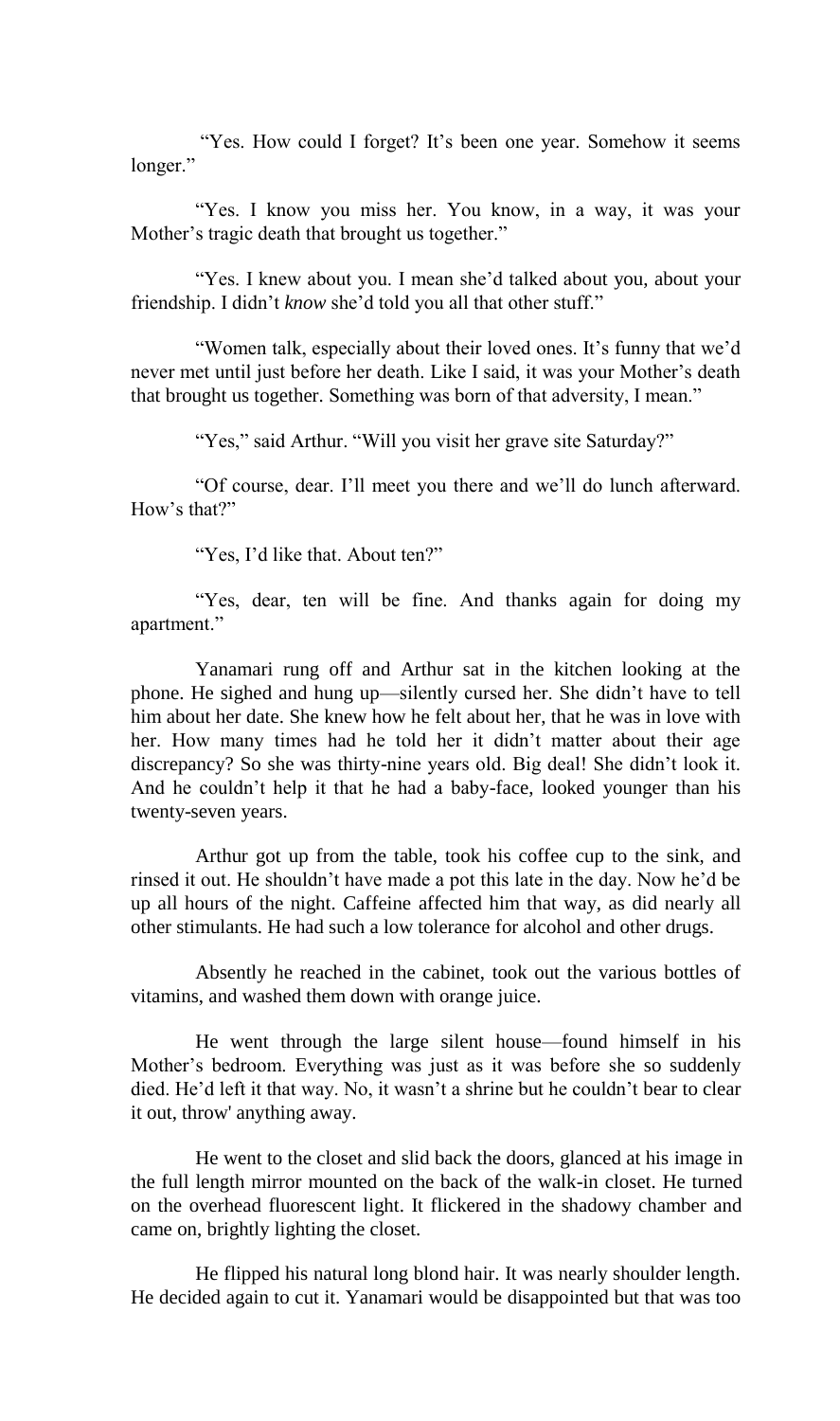bad. She needed to see him in a different light, anyway. He could—he would become more masculine. Then maybe she would take him more seriously.

Yes, that's just the ticket, Arthur decided. He'd go to the hairdresser's tomorrow, get it cut real short.

He peered at his face and frowned. His blue eyes were too large and his nose too thin, his lips too full. He was cursed with his Mother's good looks. He decided to let his eyebrows grow back in. No more plucking them. And grow a mustache!

It'd take him forever to grow a mustache. He didn't have to shave for days on end. He just wasn't hirsute.

He looked at his legs sticking out from the tight shorts that Yanamari had bought him. Downy blond leg hair, almost transparent. He turned and looked at his butt. Too round. It filled out the tight satin shorts, a boyish ass, not flat like some of the runway models,

Yanamari had told him he had a good ass, nice and tight, teasing him about it. She'd presented him with the shorts and he had bashfully modeled them for her. There was no zipper, the waist being elasticized. He said they were women's shorts but she shook her head, told him to look and sure enough, they bore a "Daring Man" label. They were from a California clothier. She had guessed at his size, told him that's why they were so tight.

The outline of his underwear was clearly evident through the slick material of the shorts and she told him to get some bikini underwear. He laughed, said women wear bikini underwear but knew that she was right. He had several pairs of bikini underwear.

Sometimes he wore them when he felt sexy....

Again he frowned at his face. Old habits die hard. His Mother used to hold his head in her lap and pluck his eyebrows and after she'd died he continued to do it. But no more! He was going to change his image, become more masculine.

Maybe then Yanamari would take him more seriously.

He frowned at his body. Too frail looking, his skin too pale, and except for his butt his body too slender. No, he didn't like the word, "slender." That was the way Mother referred to him. Her slender little man.

He shook his head to chase away the rest of it.

As if shaking his head would make it *all* go away.

Too skinny. There was nothing he could do about his body, or was there...?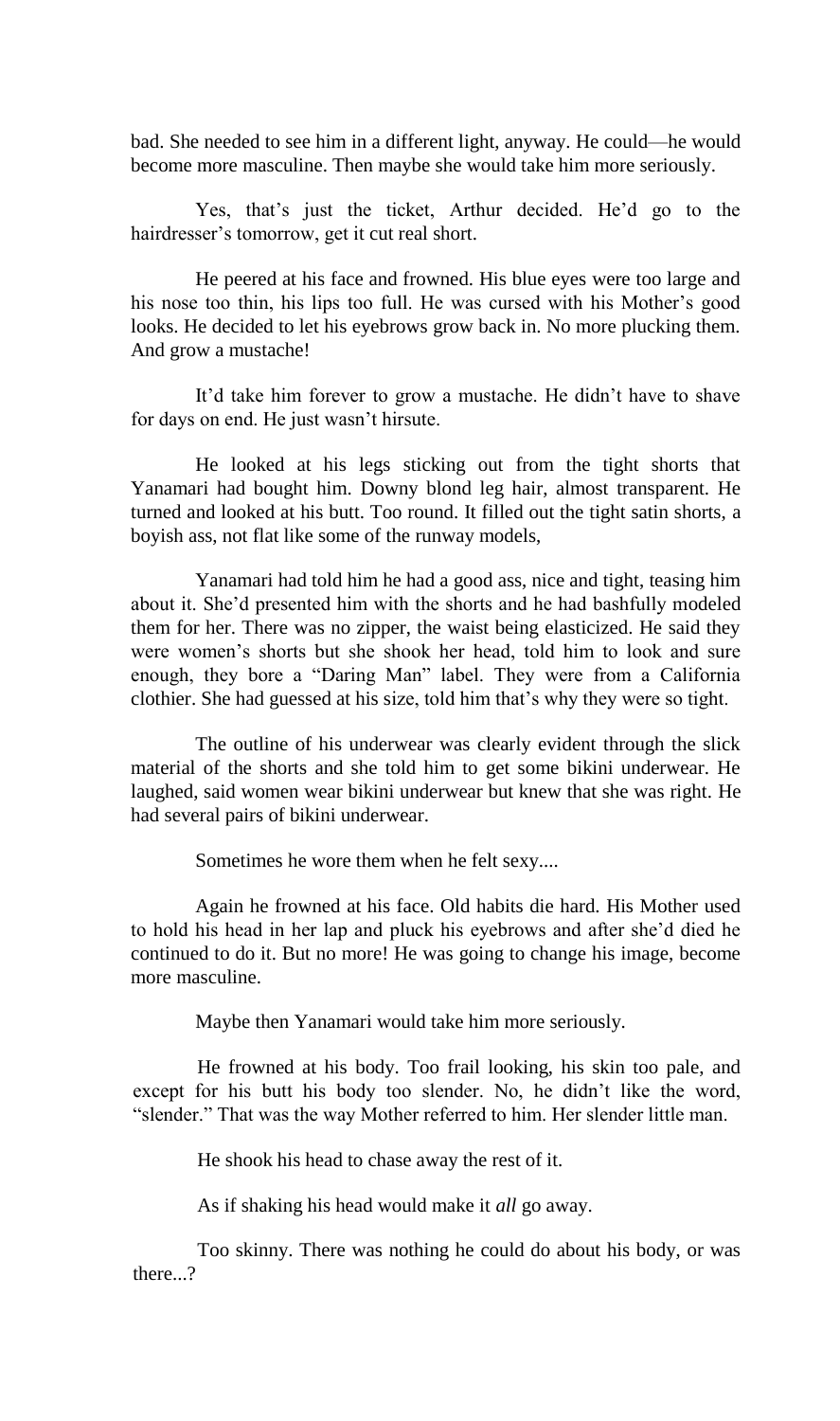Of course he couldn't grow taller. Five-seven was the best he could do. But he could start pumping iron and taking other vitamins that would beef him up.

Then Yanamari would have to stop thinking of him as a child, see him as a man. A man who was deeply in love with her. She knew how he felt about her.

His blue eyes drifted to the black leather, open-toe slides under the shoe rack. He knew these shoes. Involuntarily his small foot slid along the plush carpet, toes brushing the tapered spike. A flush came to his face when he thought about Mother, what she made him do...

#### *Did she have to tell Yanamari all that stuff?*

Deliberately Arthur strode from the walk-in. He felt the color rise in his cheeks, felt the familiar stirring in the tight shorts. He told himself that it was thinking about Yanamari, her beauty. He'd once accidentally caught her in just bra and panties.

He'd stood in the doorway, his heart in his throat. His beautiful Yanamari sat on the bench at her ornate vanity pointing a pearl-tipped toe into a pair of dusky pantyhose. Her legs were slightly spread and he clearly saw the indentation of her sex molded in the wispy plum-colored bikini panties. Her nipples were imprinted on the thin satiny cups of the matching bra. She glanced up, saw him hovering in the doorway, patted the bed beside her.

With hands in front of him he sat on the corner of the bed.

"Finished with the dishes?" she said in that lazy sexy voice.

Arthur nodded, watched her point her leg at him and pull the pantyhose upward, wriggle her toes sexily. The hose were like a second skin and complimented her long model's legs. Finally she stood, pulling them all the way up around flared hips.

"Am I getting too fat, Arthur," she said absently, looking over her shoulder in the vanity mirror.

"No, of course not. Yo'—you're beautiful."

Yanamari patted him on the head. "You are such a doll-baby."

His hungry eyes watched her go to the closet, feet rummaging inside for a pair of shoes. She came over to him, feet shod in a pair of strappy high heeled sandals, put one foot on the bed between his legs.

"Be a dear and buckle the ankle strap for me." Her husky voice drifted to him as if from a dream. "Your hands are trembling. Are you nervous.<sup>?"</sup>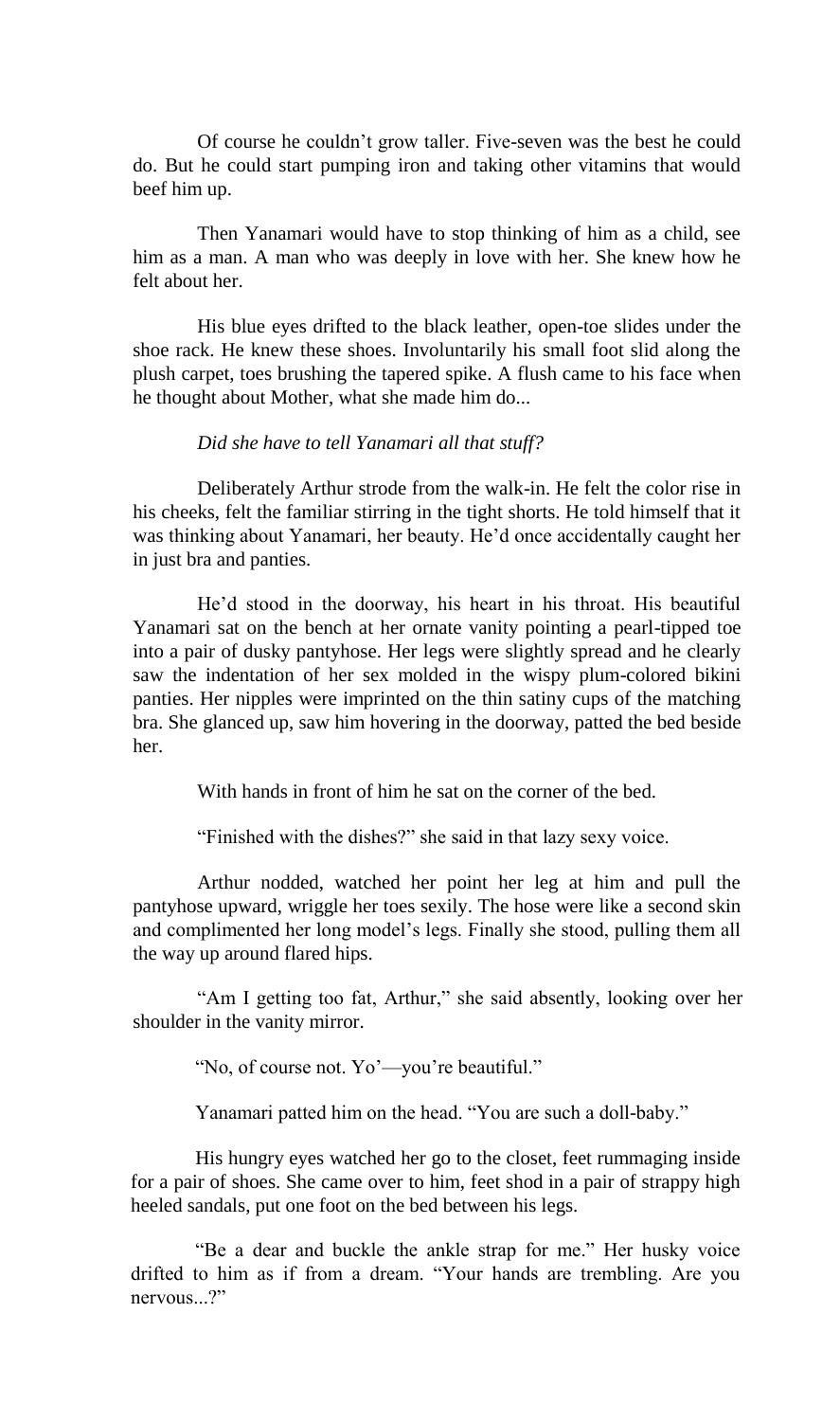Arthur swallowed the walnut in his throat, shook his head and looked away from her gossamer covered womanhood.

The other foot was between his legs and he buckled the ankle strap, fingers lingering on the curve of her ankle.

"You're so good to me, Arthur," said Yanamari.

"You know how I feel about you—"

A pearl, lacquer-tipped finger was pressed gently over his lips. She turned, went back to the closet, pulled out a nylon, button-front mauve blouse.

The spell was broken and he suddenly wanted to be out of the tall woman's bedchambers. But he stayed on the bed, his blue eyes soaking up her long legs in the shimmering dusky pantyhose. From the closet she stepped into a gray, above-the-knee skirt, tucked in the blouse and glanced at her face in the long mirror inside the closet.

She fluffed long black hair with her hands, said, "How do I look?"

"Great. Really great."

A gray peplum jacket completed the outfit.

Yanamari sat at the vanity, put on pearl-drop earrings and a matching necklace, sprayed perfume at her neck and behind her ears. She put on a watch, looked at it. "I must be going or I'll be late for work."

"Yes. Can we do lunch today?"

"Afraid not, hon. I've got buyers in for lunch." She turned, crossed her legs, saw his furtive look and smiled. "Will you be a doll and do my underwear? You know the delicate cycle, like you did before."

"Yes."

Yanamari got up, kissed his cheek. "It's okay if you play with it first. I know how boys are, some of the things they do when alone in a woman's room with her intimates."

"Yanamari! How can you say such a thing?"

"Come now, Arthur. You have few secrets from me. Especially boys like you—"

"I'm not a boy! And what do you mean boys like me?" "Don't act so innocent. Your Mother told me *everything."* Arthur looked away from her frank hazel eyes. "I'm not...I'm not like that anymore," he said.

"I like you the way you are, dear. You can't help it." Yanamari